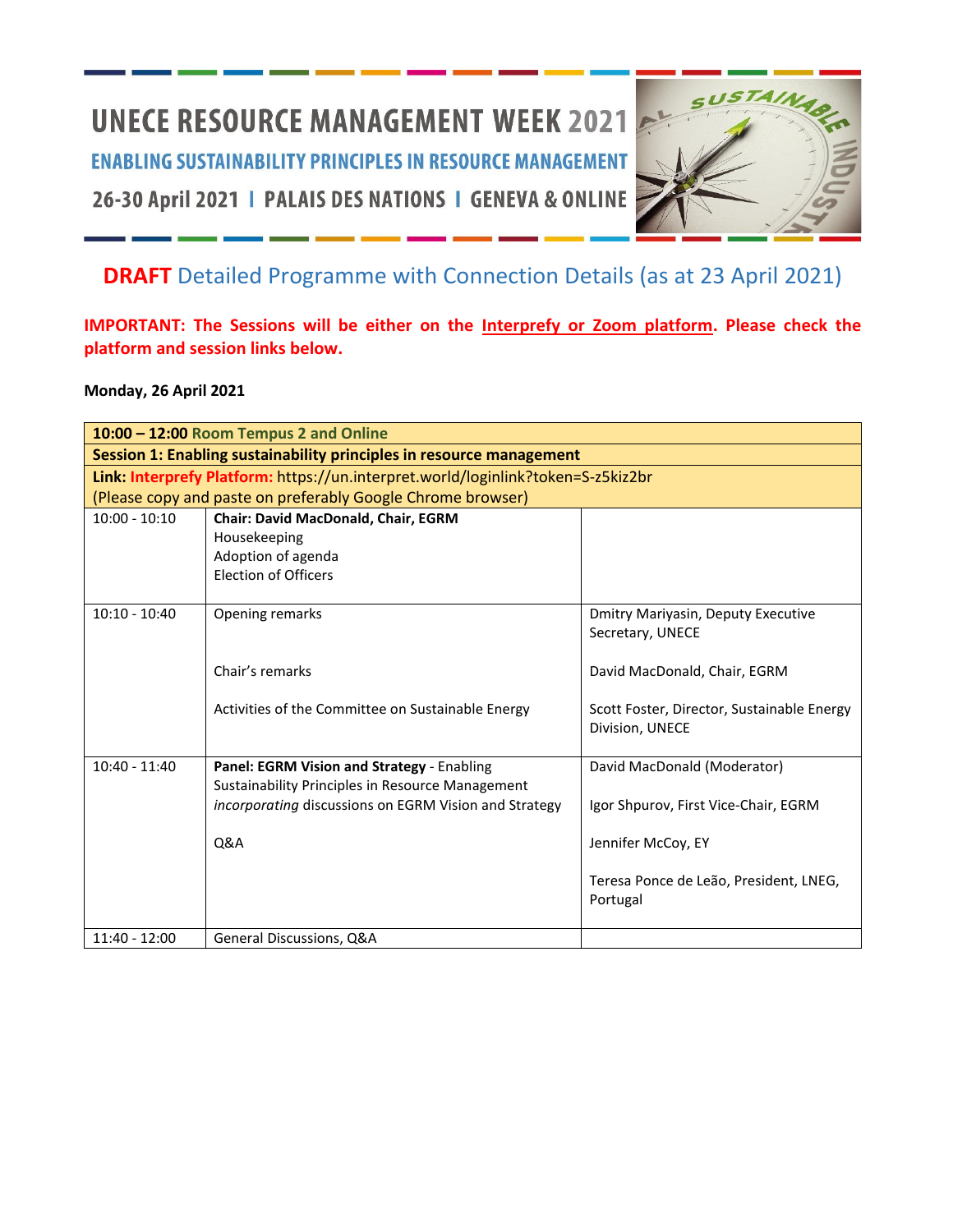| 15:00 - 17:00 Online only                                                                 |                                                                                                  |                                                                                                                                                                                                  |  |
|-------------------------------------------------------------------------------------------|--------------------------------------------------------------------------------------------------|--------------------------------------------------------------------------------------------------------------------------------------------------------------------------------------------------|--|
| Session 2: Renewable Energy Workshop with focus on integrated water and energy management |                                                                                                  |                                                                                                                                                                                                  |  |
| Workshop in the framework of the UNDA project*                                            |                                                                                                  |                                                                                                                                                                                                  |  |
|                                                                                           | Link: Zoom Platform: https://veduboxsystem.zoom.us/webinar/register/WN SJHhOrXaRWODx3zse11zBQ    |                                                                                                                                                                                                  |  |
| $15:00 - 15:15$                                                                           | Chair: Teresa Ponce de Leão, Vice-Chair, EGRM                                                    |                                                                                                                                                                                                  |  |
|                                                                                           | Housekeeping<br>Opening                                                                          | Jeremy Webb, Chair EGRM Renewable<br><b>Energy Working Group</b>                                                                                                                                 |  |
|                                                                                           |                                                                                                  | Kostiantyn Gura, Chair, Group of Experts<br>Renewable Energy (GERE)                                                                                                                              |  |
| $15:15 - 15:35$                                                                           | Keynote:                                                                                         |                                                                                                                                                                                                  |  |
|                                                                                           | Fast-Track Energy Transitions Pathways to Win the Race<br>to Zero and Emerging Information Needs | Gauri Singh, Deputy Director General,<br>International Renewable Energy Agency<br>(IRENA)                                                                                                        |  |
| $15:35 - 16:05$                                                                           | Debate: Do integrated energy companies need<br>integrated information systems?                   | Moderator: David McDonald, Chair,<br><b>EGRM</b>                                                                                                                                                 |  |
|                                                                                           |                                                                                                  | Long Seng To, Research Fellow,<br>Loughborough University, UK, and Chair,<br><b>EGRM Solar Subgroup</b>                                                                                          |  |
|                                                                                           |                                                                                                  | Bernard Seiller, Past Chair, SPE Oil and<br>Gas Reserves Committee                                                                                                                               |  |
|                                                                                           |                                                                                                  | Markus Klingbeil, Senior Resource<br>Consultant                                                                                                                                                  |  |
|                                                                                           |                                                                                                  | Matthias Hartung, Energy Expert                                                                                                                                                                  |  |
|                                                                                           | <b>Panel Discussions</b>                                                                         |                                                                                                                                                                                                  |  |
| 16:05-16:30                                                                               | The transition to net zero greenhouse gas emissions -<br>How's your project pipeline looking?    | Gioia Falcone, Chair, EGRM Geothermal<br>Sub-group and Rankine Chair - Professor<br>of Energy Engineering Systems, Power<br>and Energy Division, School of<br>Engineering, University of Glasgow |  |
|                                                                                           | The pipelines of investments and finance                                                         | Mike McCurdy, Managing Director-<br><b>Energy Advisory Services, ICF</b>                                                                                                                         |  |
|                                                                                           | Scaling of low carbon investments                                                                | Harikrishnan Tulsidas, EGRM Technical<br>Lead, UNECE Sustainable Energy Division                                                                                                                 |  |
| $16:30 - 16:50$                                                                           | Governance (regulation/planning)                                                                 | Teresa Ponce de Leão, President, LNEG,<br>Portugal                                                                                                                                               |  |
|                                                                                           |                                                                                                  | Manajit Sengupta, National Renewable<br>Energy Laboratory, USA                                                                                                                                   |  |
| $16:50 - 17:00$                                                                           | Next steps - Applying UNFC to renewable energy<br>projects and resources                         | Jeremy Webb, Chair, REN WG                                                                                                                                                                       |  |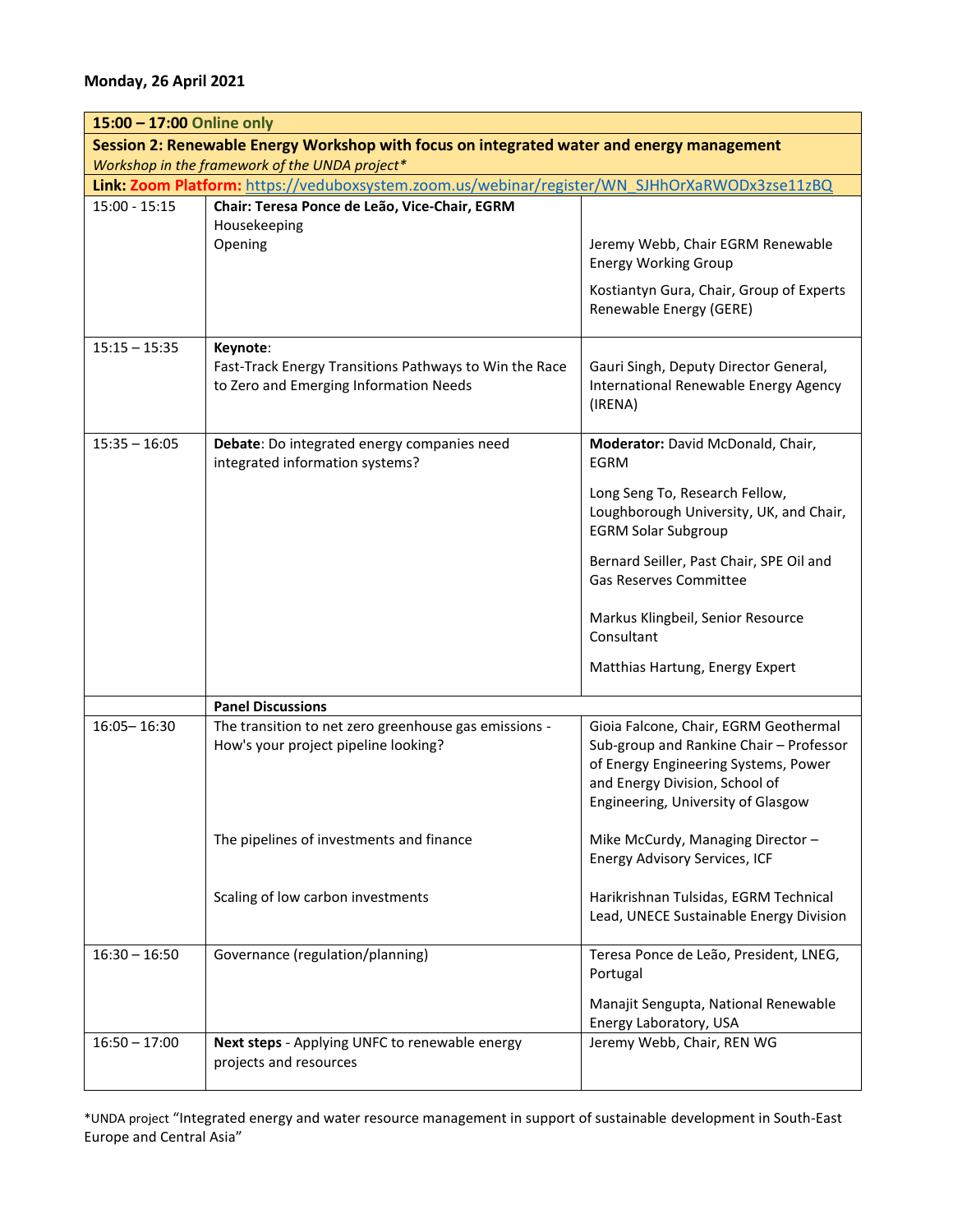**Tuesday, 27 April**

| 10:00 - 12:00 Online only                                                                        |                                                                                                                                                                                                                 |                                                                                                                                |  |  |
|--------------------------------------------------------------------------------------------------|-----------------------------------------------------------------------------------------------------------------------------------------------------------------------------------------------------------------|--------------------------------------------------------------------------------------------------------------------------------|--|--|
| Session 3: Workshop on UNFC and UNRMS to support food-water-energy nexus and "build back better" |                                                                                                                                                                                                                 |                                                                                                                                |  |  |
| from the COVID-19 pandemic                                                                       |                                                                                                                                                                                                                 |                                                                                                                                |  |  |
| Workshop in the framework of the UNDA project*                                                   |                                                                                                                                                                                                                 |                                                                                                                                |  |  |
|                                                                                                  | Link: Zoom Platform: https://veduboxsystem.zoom.us/webinar/register/WN_7mOsc8wCRxOK8jtllBB-2w                                                                                                                   |                                                                                                                                |  |  |
| $10:00 - 10:10$                                                                                  | Chair: Teresa Ponce de Leão, Vice-Chair, EGRM                                                                                                                                                                   |                                                                                                                                |  |  |
|                                                                                                  | Housekeeping                                                                                                                                                                                                    |                                                                                                                                |  |  |
|                                                                                                  | UN Development Account Projects and Regular<br>Programme of Technical Cooperation (RPTC) Activities of<br>relevance for EGRM                                                                                    | Oleg Dzioubinski, Regional Advisor for<br>Energy, UNECE                                                                        |  |  |
| $10:10 - 10:55$                                                                                  | <b>UNFC case studies:</b>                                                                                                                                                                                       |                                                                                                                                |  |  |
|                                                                                                  | Application of UNFC to energy and groundwater<br>resources in the Republic of Srpska,<br>Bosnia and Herzegovina                                                                                                 | Boban Jolović, Head of Department for<br>GIS, Geological Survey of Republic of<br>Srpska, Bosnia and Herzegovina               |  |  |
|                                                                                                  | Integrated energy (coal) and water resources<br>(groundwater) management in Serbia and use of UNFC                                                                                                              | Radoslav Vukas, Consultant, Serbia                                                                                             |  |  |
|                                                                                                  | Case study on the application of UNFC in<br>energy and water resources in Kazakhstan                                                                                                                            | Georgiy Freiman, Chairman of the<br>Executive Committee, Public Association<br>of Independent Subsoil Experts of<br>Kazakhstan |  |  |
|                                                                                                  | Application of UNFC to energy and mineral resources in<br>Kyrgyzstan                                                                                                                                            | Arkady Rogalsky, Executive Director<br>Kyrgyz Society of Subsoil Experts,<br>Kyrgystan                                         |  |  |
|                                                                                                  | Mine site remediation and water management<br>Q&A                                                                                                                                                               | Raymond C. Pilcher, President, Raven<br>Ridge Resources Inc, Chair, Group of<br>Experts on CMM and Just Transition Lead        |  |  |
|                                                                                                  |                                                                                                                                                                                                                 |                                                                                                                                |  |  |
| $10:55 - 11:25$                                                                                  | Micro, Small & Medium Enterprises (MSMEs) and<br><b>Resource Management in response to COVID-19</b>                                                                                                             |                                                                                                                                |  |  |
|                                                                                                  | Guidelines and best practices for MSMEs to assure<br>resiliency and progress towards a circular economy in<br>sustainable resource management and critical raw<br>material supply chain solutions in Ukraine    | Heorhii Rudko, Chairman<br>State Commission of Ukraine on Mineral<br>Resources, Ukraine                                        |  |  |
|                                                                                                  | Guidelines and best practices for MSMEs to assure<br>resiliency and progress towards a circular economy in<br>sustainable resource management and critical raw<br>material supply chain solutions in Tajikistan | Rahmonbek Bakhtdavlatov, Chairman of<br>the State Commission of Tajikistan on<br>Mineral Reserve, Tajikistan                   |  |  |
|                                                                                                  | Q&A                                                                                                                                                                                                             |                                                                                                                                |  |  |
| $11:25 - 11:45$                                                                                  | Keynote: Climate Change and the Oil & Gas Industry:<br>Transitioning to a Zero-Carbon World                                                                                                                     | Robert K. Perrons, Queensland University<br>of Technology, Australia                                                           |  |  |
| 11:45 - 12:00                                                                                    | Discussions, Q&A                                                                                                                                                                                                |                                                                                                                                |  |  |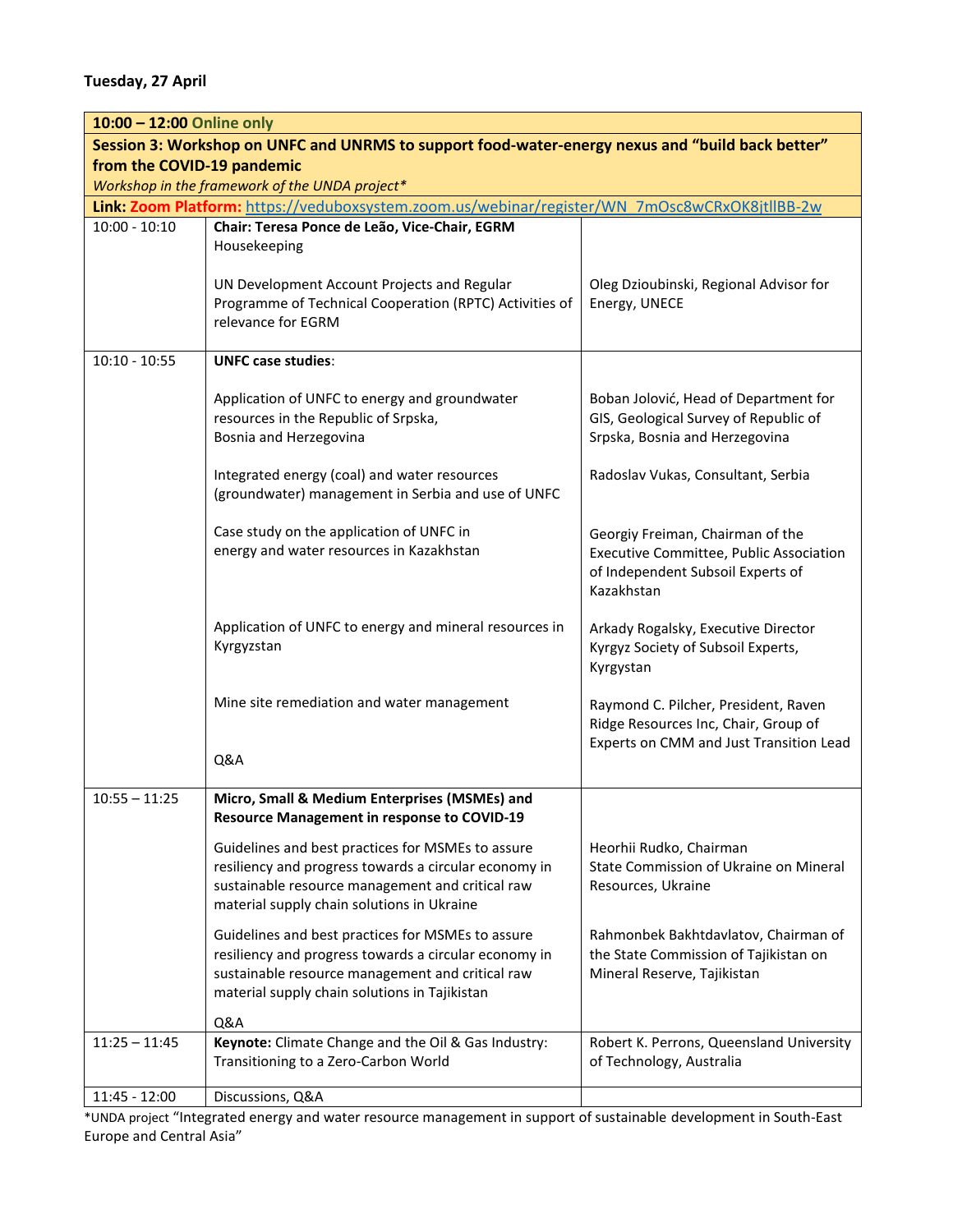**Tuesday, 27 April**

| 15:00 - 17:00 Online only                                                                  |                                                                                               |                                         |  |
|--------------------------------------------------------------------------------------------|-----------------------------------------------------------------------------------------------|-----------------------------------------|--|
| Session 4: Workshop on New UNFC specifications to support post-COVID-19 green recovery and |                                                                                               |                                         |  |
| <b>Environmental and Social Governance (ESG) investments</b>                               |                                                                                               |                                         |  |
| Workshop in the framework of the UNDA project*                                             |                                                                                               |                                         |  |
|                                                                                            | Link: Zoom Platform: https://veduboxsystem.zoom.us/webinar/register/WN 4jf48OPdR8q7a1GihKy0qQ |                                         |  |
| $15:00 - 15:40$                                                                            | Chair: David MacDonald, Chair, EGRM                                                           |                                         |  |
|                                                                                            | Housekeeping                                                                                  |                                         |  |
|                                                                                            | Pilot project for the classification of Mexico's mining                                       | H.E. Tatiana Clouthier, Minister of     |  |
|                                                                                            | projects based on UNRMS and UNFC                                                              | Economy, Mexico                         |  |
|                                                                                            |                                                                                               |                                         |  |
|                                                                                            | Taking the green: Raw materials for the economic                                              | Mark Burnett, AMC, UK                   |  |
|                                                                                            | transition                                                                                    |                                         |  |
|                                                                                            |                                                                                               |                                         |  |
|                                                                                            | Report on the activities of the EGRM Technical Advisory                                       | Alistair Jones, Chair, TAG              |  |
|                                                                                            | Group (TAG) Report                                                                            |                                         |  |
| $15:40 - 16:30$                                                                            | <b>New UNFC Specifications:</b>                                                               |                                         |  |
|                                                                                            | <b>Mineral specifications</b>                                                                 | Johann Gotsis, Chair, Minerals WG       |  |
|                                                                                            |                                                                                               |                                         |  |
|                                                                                            | Petroleum specifications                                                                      | Satinder Purewal, Chair, Petroleum WG   |  |
|                                                                                            |                                                                                               |                                         |  |
|                                                                                            | <b>Nuclear Fuels Specifications</b>                                                           | King Lee, Chair, Nuclear Fuel Resources |  |
|                                                                                            |                                                                                               | WG                                      |  |
|                                                                                            | Nuclear Fuel Resources: Maximising uranium mining's                                           | Luminita Grancea, OECD-NEA              |  |
|                                                                                            | social and economic benefits: a guide for stakeholders                                        |                                         |  |
|                                                                                            |                                                                                               |                                         |  |
|                                                                                            | Groundwater specifications                                                                    | Kevin Parks, Chair, Groundwater WG      |  |
| $16:30 - 16:40$                                                                            | UNFC social and environmental guidelines                                                      | Jim Jenkins, Co-Chair, EGRM Social and  |  |
|                                                                                            |                                                                                               | <b>Environmental Considerations WG</b>  |  |
|                                                                                            |                                                                                               |                                         |  |
| $16:40 - 16:50$                                                                            | Update on the United Nations Roundtables on Extractive                                        | Ana Rachael Powell, Executive Office of |  |
|                                                                                            | Industries                                                                                    | the Secretary-General, UN, New York     |  |
|                                                                                            |                                                                                               |                                         |  |
| $16:50 - 17:00$                                                                            | Discussions, Q&A                                                                              |                                         |  |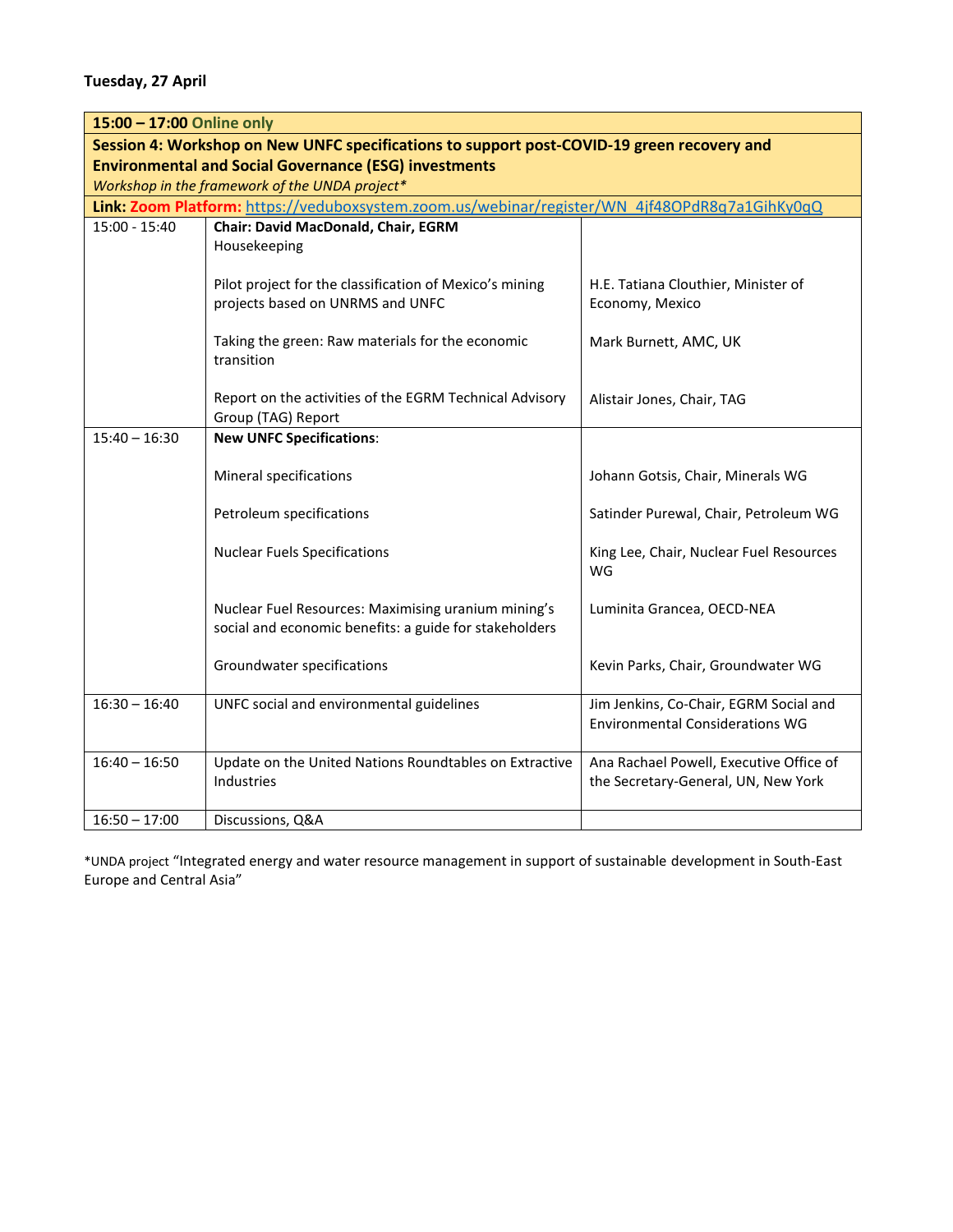#### **Wednesday, 28 April 2021**

| 10:00 - 12:00 Online only                                                |                                                                                                                                            |                                                                                                                                                               |  |
|--------------------------------------------------------------------------|--------------------------------------------------------------------------------------------------------------------------------------------|---------------------------------------------------------------------------------------------------------------------------------------------------------------|--|
| Session 5: Workshop "Towards circularity in resource production and use" |                                                                                                                                            |                                                                                                                                                               |  |
| Workshop in the framework of the UNDA project*                           |                                                                                                                                            |                                                                                                                                                               |  |
|                                                                          | Link: Zoom Platform: https://veduboxsystem.zoom.us/webinar/register/WN_vPFIQvTnTnqUgVj7tBUcLg                                              |                                                                                                                                                               |  |
| $10:00 - 10:15$                                                          | Chair: Igor Shpurov, First Vice-Chair, EGRM<br>Housekeeping                                                                                |                                                                                                                                                               |  |
|                                                                          | <b>UNRMS: Provisional structure and guidelines</b>                                                                                         | Teresa Ponce de Leão, Chair, EGRM<br><b>UNRMS Subgroup</b>                                                                                                    |  |
| $10:15 - 10:35$                                                          | Redefining resource management as a public good:<br>UNRMS as a transition vehicle to the circular economy                                  | Julian Hilton, Chair, EGRM Sustainable<br>Development Goals Delivery Working<br>Group                                                                         |  |
|                                                                          | UNFC-Toolkit, China                                                                                                                        | Yang Hua, Deputy Director<br>Research Institute of Petroleum<br>Exploration & Development (RIPED) of<br>China National Petroleum Corporation<br>(CNPC), China |  |
| 10:35 - 11:45                                                            | <b>Anthropogenic resources and Circular Economy</b><br>Moderator: Ulrich Kral                                                              |                                                                                                                                                               |  |
|                                                                          | Update on Anthropogenic Resources WG activities                                                                                            | Ulrich Kral, Chair, EGRM Anthropogenic<br><b>Resources WG</b>                                                                                                 |  |
|                                                                          | Resource classification in the context of circular<br>economy: Case study review                                                           | Andrea Winterstätter, Flemish Institute<br>for Technological Research - VITO                                                                                  |  |
|                                                                          | Minerals and materials recovery from mining and<br>metallurgical residues: Evidence review                                                 | Carlo Cormio, Vice President & CEO<br><b>SERENGEO SRL</b>                                                                                                     |  |
|                                                                          | UNFC application to mining tailings project:<br>Conventional and sustainable perspectives                                                  | Rudolf Suppes, Project Engineer, CBM<br>GmbH                                                                                                                  |  |
|                                                                          | Screening and assessment of tailing mining projects in<br>compliance with UNFC                                                             | Soraya Heuss-Aßbichler, Professor,<br>Ludwig-Maximilians-Universität<br>München                                                                               |  |
|                                                                          | Introduction of an EIT Raw Materials upscaling project<br>proposal: Advanced Resource Exploration & Assessment<br><b>Solutions (AREAS)</b> | Carlo Cormio, Vice President & CEO<br>SERENGEO SRL                                                                                                            |  |
| 11:45 - 12:00                                                            | Discussions, Q&A                                                                                                                           |                                                                                                                                                               |  |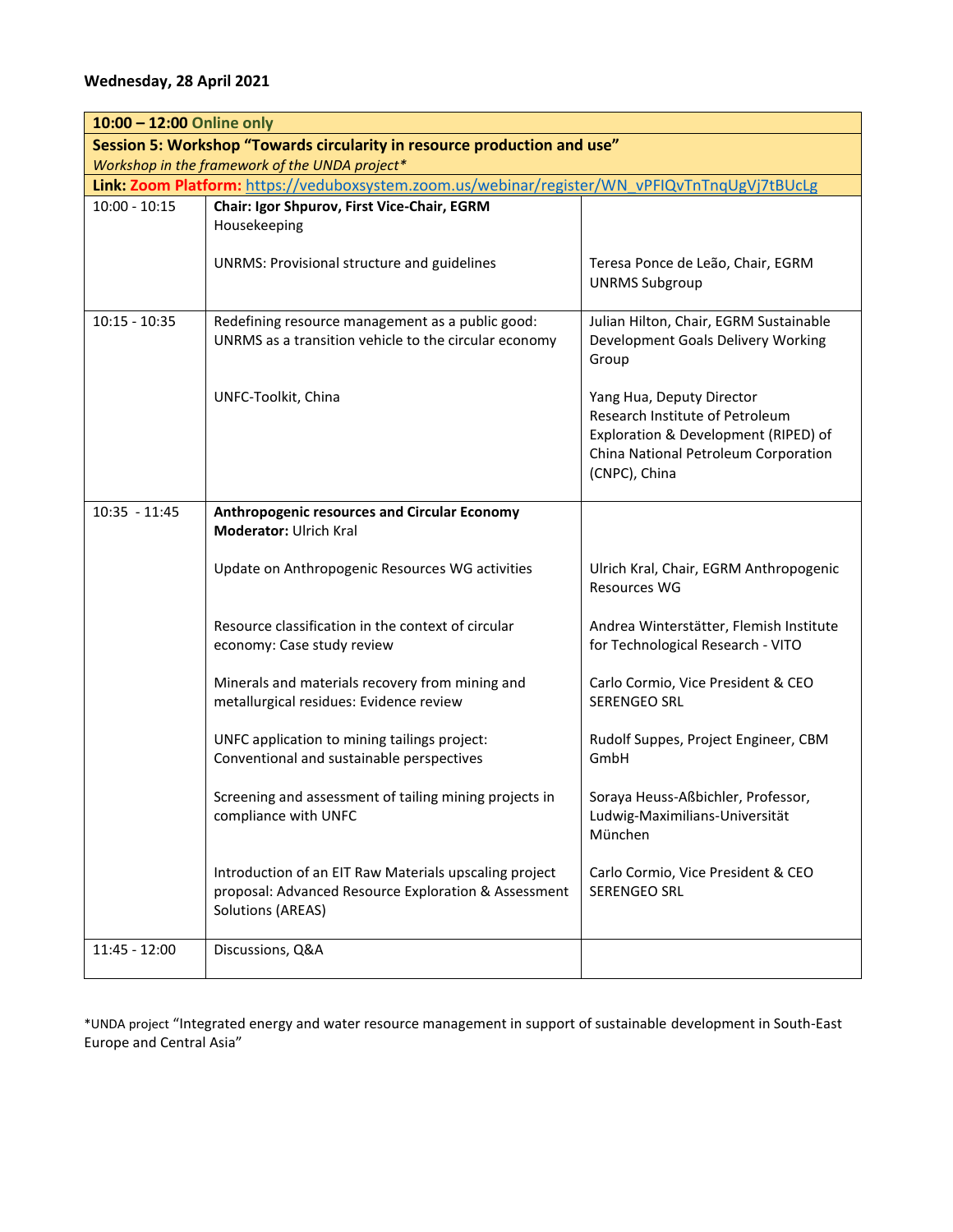#### **Wednesday, 28 April 2021**

| 15:00 - 17:00 Online only                      |                                                                                                     |                                                         |  |
|------------------------------------------------|-----------------------------------------------------------------------------------------------------|---------------------------------------------------------|--|
|                                                | Session 6: Workshop - Critical Raw Materials: The driver for the new low-carbon economy: How can we |                                                         |  |
| make supply sustainable?                       | Jointly with the International Round Table on Materials Criticality (IRTC)                          |                                                         |  |
| Workshop in the framework of the UNDA project* |                                                                                                     |                                                         |  |
|                                                | Link: Zoom Platform: https://veduboxsystem.zoom.us/webinar/register/WN_d0PbszHJT-ikHhwTwdo4ng       |                                                         |  |
| $15:00 - 15:05$                                | Chair: David MacDonald, Chair, EGRM                                                                 |                                                         |  |
|                                                | Moderator: Alessandra Hool, CEO<br>ESM Foundation, Project Manager, IRTC<br>Housekeeping            |                                                         |  |
| $15:05 - 16:45$                                | <b>Panel discussion:</b>                                                                            |                                                         |  |
|                                                | Critical Raw Materials (CRMs) supply: current and future<br>challenges                              | Milan Grohol, DG GROW, European<br>Commission           |  |
|                                                | Mining's contribution of critical raw materials to<br>national economies                            | Magnus Ericsson, RMG Consulting,<br>Sweden              |  |
|                                                | Capacity building in supplying countries: what is<br>needed?                                        | Luisa Moreno, Tahuti Global,<br>Uganda/Canada           |  |
|                                                | Niobium as a strategic metal for Brazil                                                             | Carlos Peiter, Centre for Mineral<br>Technology, Brazil |  |
|                                                | CRM supply options: recent research results<br>(prerecorded video)                                  | Gavin Mudd, RMIT, Australia                             |  |
|                                                | Blockchain technology to improve transparency in the<br>mining sector                               | Nathan Williams, Minespider, Germany                    |  |
|                                                | Formalizing the recycling sector to make CRM supply<br>more sustainable                             | Thirtha Biswas, CEEW, India                             |  |
|                                                | Circularity strategies to secure supply - results from<br>international collaboration               | Dieuwertje Schrijvers, WeLOOP, France                   |  |
| $16:35 - 17:00$                                | Discussion, including outcomes from the virtual<br>whiteboard                                       |                                                         |  |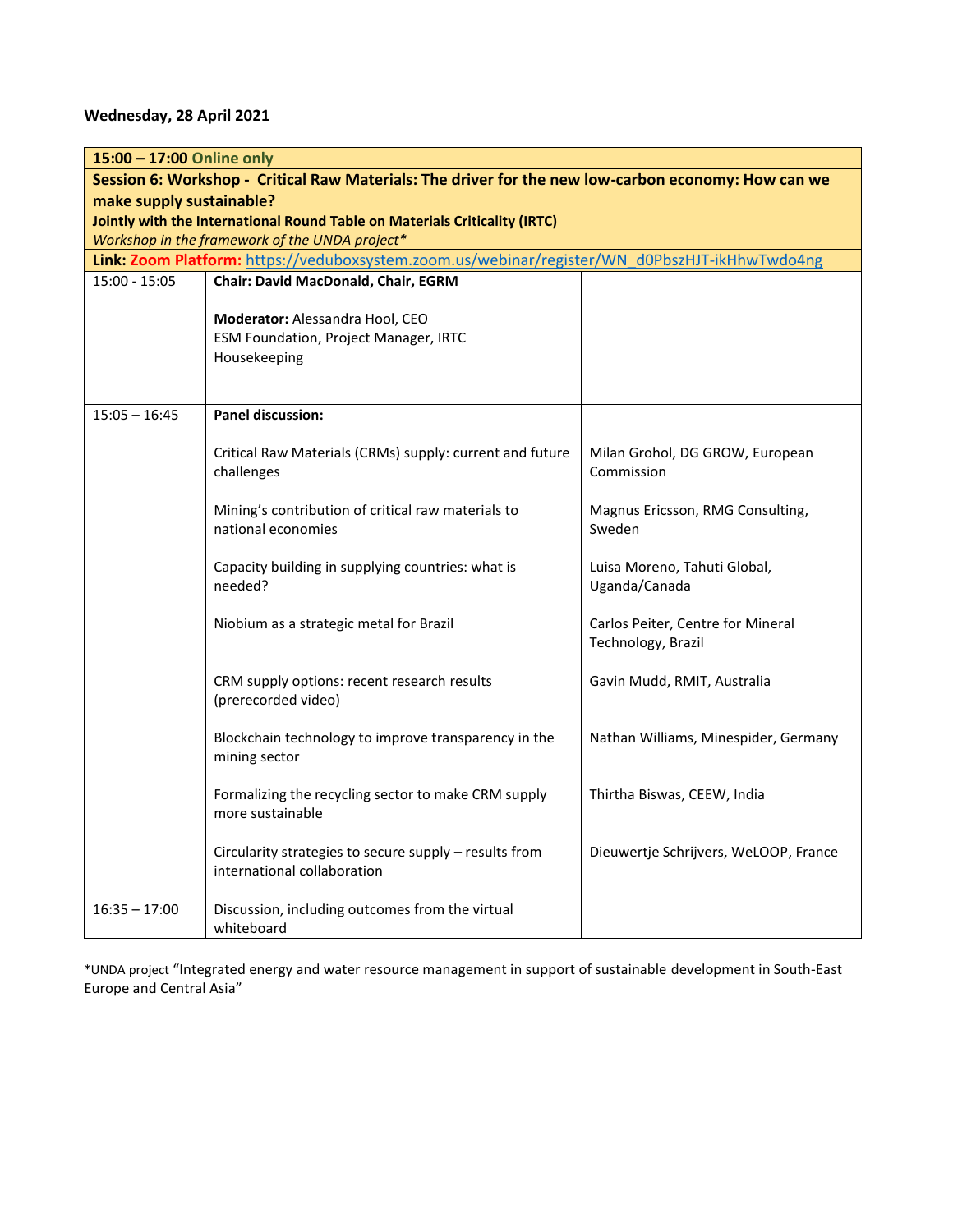|                 | 10:00 - 12:00 Room Tempus 2 and Online                                                                                                                                                       |                                                                                                                                        |
|-----------------|----------------------------------------------------------------------------------------------------------------------------------------------------------------------------------------------|----------------------------------------------------------------------------------------------------------------------------------------|
|                 | Session 7: A global action plan on sustainable resource management                                                                                                                           |                                                                                                                                        |
|                 | Link: Interprefy Platform: https://un.interpret.world/loginlink?token=S-z5kiz2br                                                                                                             |                                                                                                                                        |
|                 | (Please copy and paste on preferably Google Chrome browser)                                                                                                                                  |                                                                                                                                        |
| $10:00 - 10:15$ | Chair: Gioia Falcone, Vice-Chair, EGRM                                                                                                                                                       |                                                                                                                                        |
|                 | Housekeeping                                                                                                                                                                                 |                                                                                                                                        |
|                 | A framework for international cooperation on<br>Sustainable Resource Management: Transforming<br>extractive industries and critical raw materials as drivers<br>of the future green economy. | Scott Foster, Director, Sustainable Energy<br>Division, UNECE                                                                          |
| $10:15 - 10:45$ | <b>Regional perspectives: Presentations</b>                                                                                                                                                  |                                                                                                                                        |
|                 | Russia: International Centre of Excellence on Sustainable<br>Resource Management (ICE-SRM)                                                                                                   | Igor Shpurov, First Vice-Chair, EGRM                                                                                                   |
|                 | UNFC-related activities in China                                                                                                                                                             | JU Jianhua, Director-General<br>Department of Mineral Resources<br>Protection and Supervision, Ministry of<br>Natural Resources, China |
|                 | Petroleum resource reporting - Towards a new<br>framework in Eurasia                                                                                                                         | Viktor Babashev, Director, LLP "Timal<br>Consulting Group", Kazakhstan                                                                 |
| 10:45 - 11:30   | <b>Commercial Applications Panel</b><br>Moderator: Sigurd Heiberg, Chair, Commercial<br>Applications Working Group (CWAG) and Petronavit a.s.                                                |                                                                                                                                        |
|                 | Expanding UNFC to serve resource management<br>functions including commercial applications                                                                                                   | David MacDonald, Chair, EGRM                                                                                                           |
|                 | Impacts of policy uncertainties on commercial risk                                                                                                                                           | Sigurd Heiberg, Chair, CAWG (and Donald<br>Lessard, Professor Emeritus, Sloan School<br>of Management, MIT)                            |
|                 | Ongoing processes for upgrading financial reporting to<br>include sustainability reporting with a focus on the US<br>Securities and Exchange Commission                                      | Kathryn Campbell, Lawyer, Partner<br>Sullivan & Cromwell LLP                                                                           |
|                 | Achieving common information structures for<br>comprehensive quantitative analyses for the UN,<br>Governments, Industry and the Capital Market                                               | Matthias Hartung, Energy Expert                                                                                                        |
|                 | <b>Summary and Conclusions</b>                                                                                                                                                               | Sigurd Heiberg, Chair CAWG                                                                                                             |
| $11:30 - 11:45$ | Invisible mining and the resource management<br>competency framework for a world in transition                                                                                               | Vitor Correia, Secretary General<br>International Raw Materials Observatory                                                            |
| 11:45 - 12:00   | Discussions, Q&A                                                                                                                                                                             |                                                                                                                                        |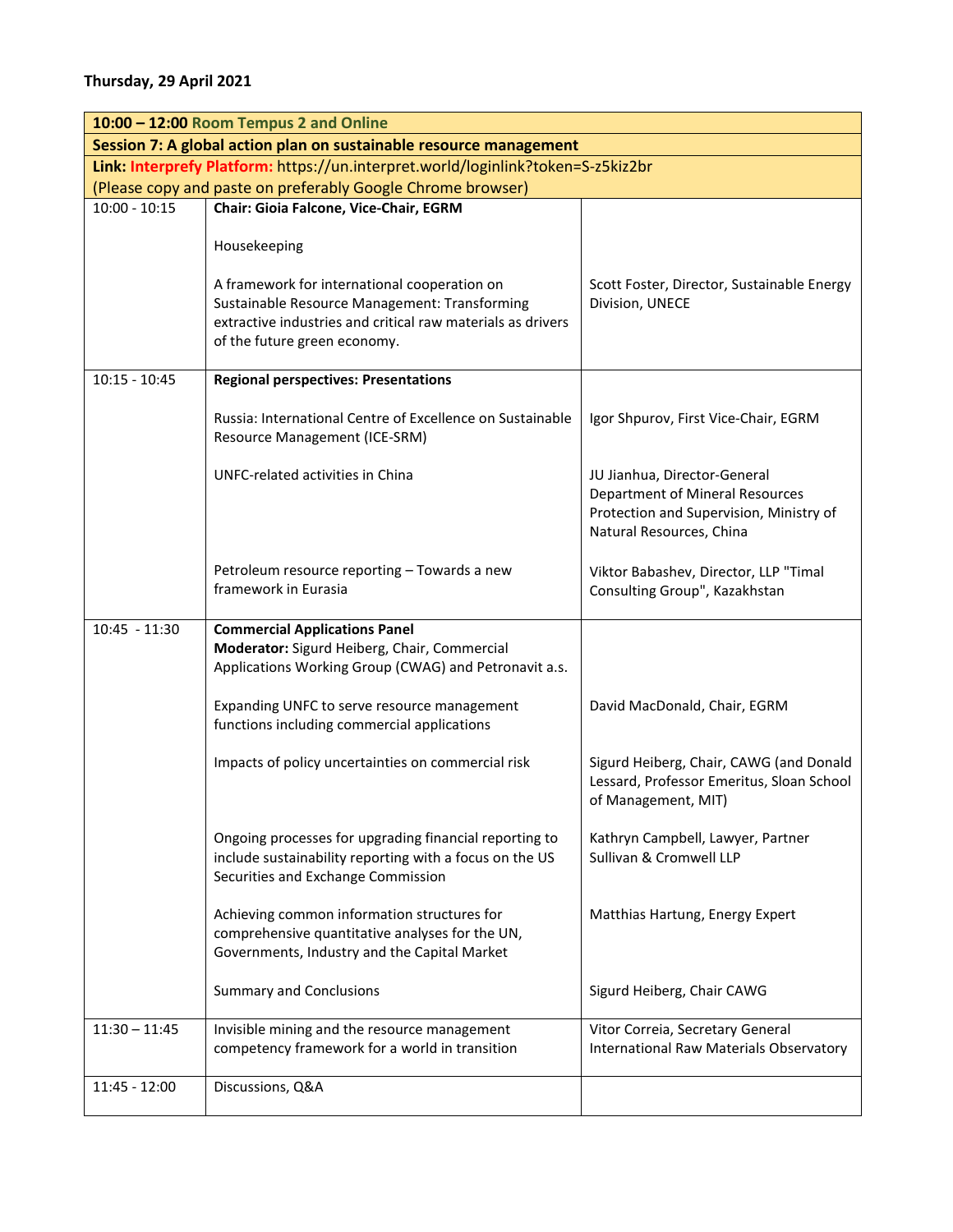### **Thursday, 29 April 2021**

|                                                                                                         | 15:00 - 17:00 Room Tempus 2 and Online                                                                                                                                                                                                                  |                                                                                                               |
|---------------------------------------------------------------------------------------------------------|---------------------------------------------------------------------------------------------------------------------------------------------------------------------------------------------------------------------------------------------------------|---------------------------------------------------------------------------------------------------------------|
| Session 8: A new social contract on natural resources: Focus on women advancing net-zero in oil and gas |                                                                                                                                                                                                                                                         |                                                                                                               |
| Link: Interprefy Platform: https://un.interpret.world/loginlink?token=S-z5kiz2br                        |                                                                                                                                                                                                                                                         |                                                                                                               |
| (Please copy and paste on preferably Google Chrome browser)                                             |                                                                                                                                                                                                                                                         |                                                                                                               |
| $15:00 - 15:10$                                                                                         | Chair: Erika Ingvald, Vice-Chair, EGRM and Head of<br>Division, Mineral Information and Mining Industry,<br><b>Geological Survey of Sweden</b>                                                                                                          |                                                                                                               |
|                                                                                                         | Moderators: Maria Capello and Cristina Robinson                                                                                                                                                                                                         |                                                                                                               |
|                                                                                                         | Housekeeping                                                                                                                                                                                                                                            |                                                                                                               |
|                                                                                                         | Introduction to the EGRM Women in Resource<br>Management initiative and Working Group                                                                                                                                                                   | Maria Capello and Cristina Robinson, Co-<br>Chairs, EGRM Women in Resource<br><b>Management Working Group</b> |
| $15:10 - 16:35$                                                                                         | <b>Panel Discussion</b>                                                                                                                                                                                                                                 |                                                                                                               |
|                                                                                                         | GeoPark case as an independent in Latin America frame<br>for Carbon initiatives, focus on Colombia legislation.<br>Challenges for mid-size independents in decarbonization<br>strategies, success of Geopark for women in leadership                    | Marcela Vaca, General Director, Geo-<br>Park, Latin America                                                   |
|                                                                                                         | Intention to position women in leadership position in<br>carbon initiatives/enterprises, Nigeria carbon legislation<br>or framework, Nigeria success and challenges to<br>empower women, cultural nuances?                                              | Chike Nwosu, CEO, WalterSmith<br>Petroman, Nigeria                                                            |
|                                                                                                         | Role of technology to advance net-zero initiatives, and<br>women in those initiatives, Equinor's recent successes in<br>Carbon activities, Norway story of success about quotas<br>for women in leading positions. Challenges as a Major<br>for NetZero | Ashild Larsen, CIO and SVP Equinor,<br>Norway                                                                 |
|                                                                                                         | Results of the study on women entrepreneurship in<br><b>MSMEs</b>                                                                                                                                                                                       | Kankana Dubey, University of<br>Strathclyde/UNECE Consultant                                                  |
|                                                                                                         | Discussion, Q&A                                                                                                                                                                                                                                         |                                                                                                               |
| $16:35 - 16:55$                                                                                         | Implementation of UNFC in Colombia in the mining<br>sector                                                                                                                                                                                              | Juan Miguel Duran Prieto, President,<br>National Mining Agency of Colombia TBC                                |
|                                                                                                         | Update on Communications and Outreach activities of<br>the EGRM Communications Working Group including<br>the Resource Management Young Member Group<br>Proposal                                                                                        | Carolina Coll, Chair, Communications<br>WG and David MacDonald, EGRM Chair                                    |
| $16:55 - 17:00$                                                                                         | Discussion, Q&A                                                                                                                                                                                                                                         |                                                                                                               |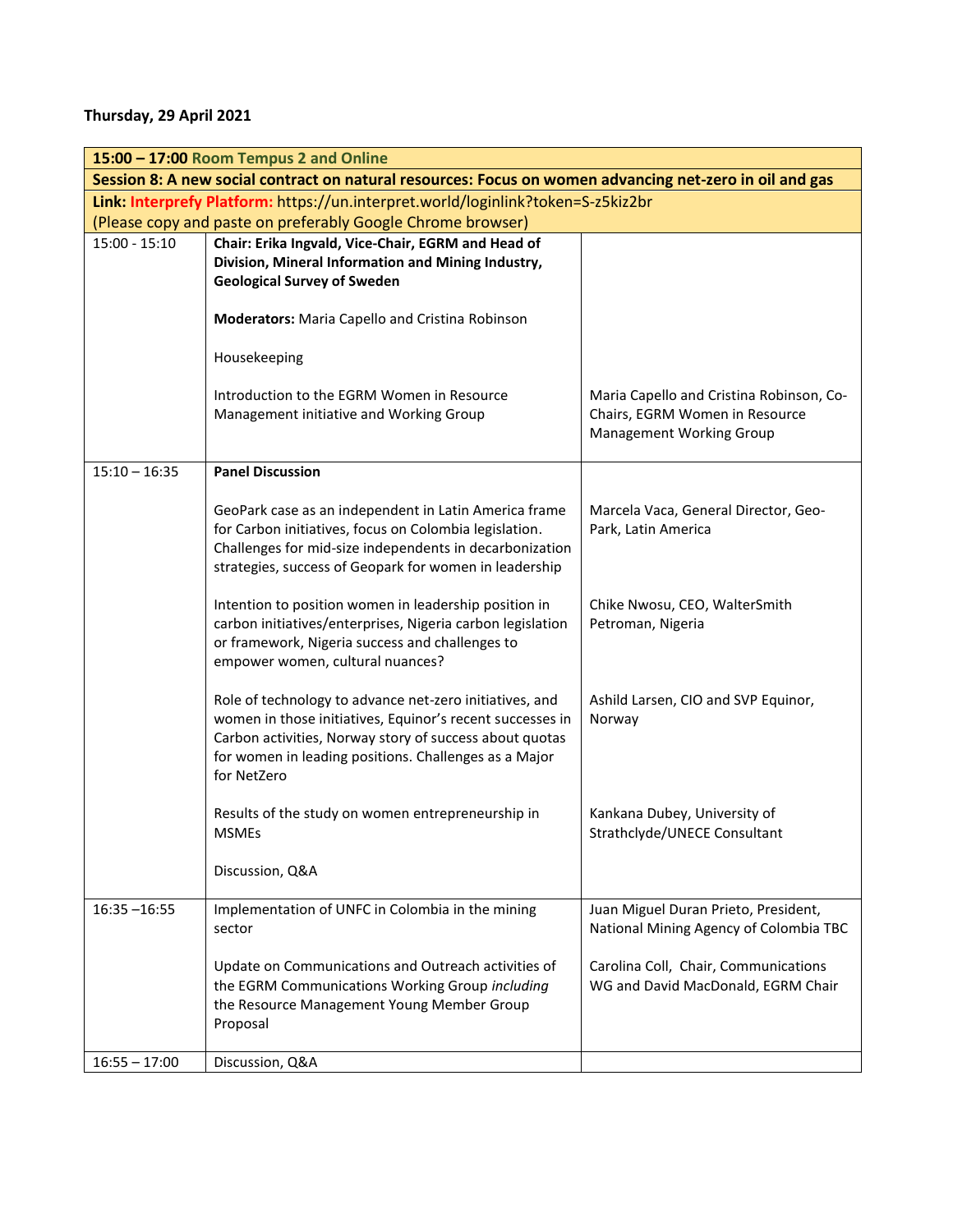| 09:30 - 11:30 Room Tempus 2 and Online                                           |                                                                                                                                     |                                                                                                           |
|----------------------------------------------------------------------------------|-------------------------------------------------------------------------------------------------------------------------------------|-----------------------------------------------------------------------------------------------------------|
| Session 9: Sustainable Resource Management in the UN Decade of Action            |                                                                                                                                     |                                                                                                           |
| Link: Interprefy Platform: https://un.interpret.world/loginlink?token=S-z5kiz2br |                                                                                                                                     |                                                                                                           |
| (Please copy and paste on preferably Google Chrome browser)                      |                                                                                                                                     |                                                                                                           |
| $09:30 - 10:15$                                                                  | Chair: David MacDonald, Chair, EGRM<br>Housekeeping                                                                                 |                                                                                                           |
|                                                                                  | Keynote<br>Sustainability Reporting Developments and Looking<br>Ahead                                                               | Lee White, Executive Director,<br><b>International Financial Reporting</b><br>Standards (IFRS) Foundation |
|                                                                                  | <b>MSMEs and Sustainable Resource Management</b>                                                                                    | Hartwig Gielisch, DMT                                                                                     |
|                                                                                  | <b>UNFC-African Mineral and Energy Resources</b><br>Management System (UNFC-AMREC) Update                                           | Tunde Arisekola, Technical Coordinator,<br>AMREC                                                          |
| $10:15 - 10:55$                                                                  | Implementation of EGRM Work Plan for 2020-2021 and<br>draft work plan for 2022-2023 in alignment to the EGRM<br>Vision and Strategy | David MacDonald, EGRM Chair                                                                               |
| $10:55 - 11:00$                                                                  | Other business                                                                                                                      |                                                                                                           |
| $11:00 - 11:10$                                                                  | Conclusions and Recommendations of EGRM-12                                                                                          |                                                                                                           |
| $11:10 - 11:30$                                                                  | <b>EGRM-12 Meeting Report</b>                                                                                                       |                                                                                                           |
| 11:30                                                                            | Close of session 9                                                                                                                  |                                                                                                           |